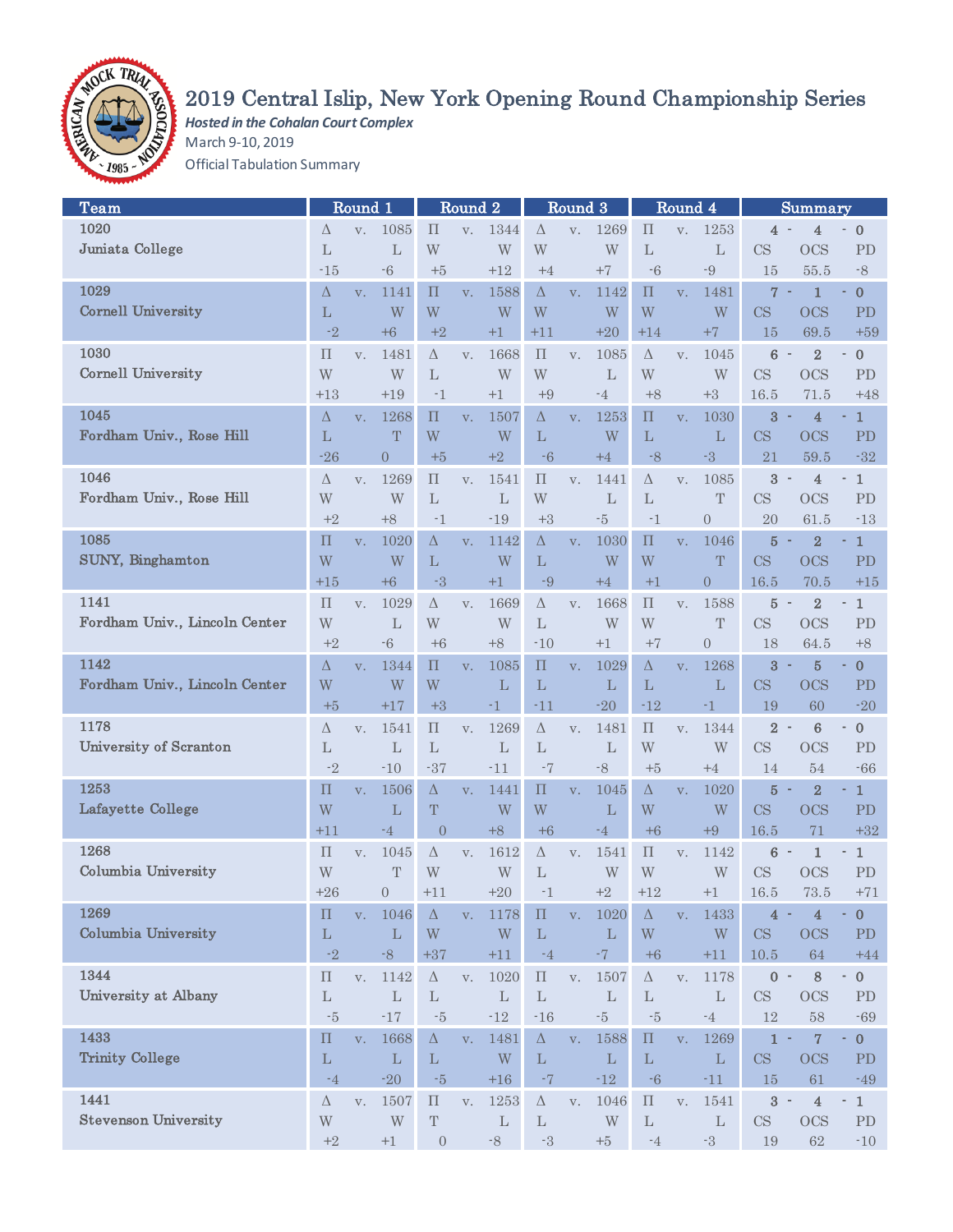| $\frac{1}{2}$                        |              |             | $101R$ $\Delta$ $\mu$ $\mu$ $\mu$ $\mu$ $\mu$ |              |                    | TACATTA      |           |                | <b>Andmhmmmm</b> |              | $\sim$         |                | ᆂᄣ                      |                          |                                |
|--------------------------------------|--------------|-------------|-----------------------------------------------|--------------|--------------------|--------------|-----------|----------------|------------------|--------------|----------------|----------------|-------------------------|--------------------------|--------------------------------|
| <b>Team</b>                          |              | Round 1     |                                               |              | Round <sub>2</sub> |              |           | Round 3        |                  |              | Round 4        |                |                         | Summary                  |                                |
| 1462                                 | $\Pi$        | V.          | 1612                                          | $\Delta$     | V.                 | 1506         | $\Pi$     | V.             | 1669             | $\wedge$     | V.             | 1507           | 3                       | 5                        | $\mathbf{0}$                   |
| <b>Southern Methodist University</b> | $\mathbf{L}$ |             | L                                             | $\mathbf{L}$ |                    | W            | W         |                | L                | $\mathbf{L}$ |                | W              | <b>CS</b>               | <b>OCS</b>               | <b>PD</b>                      |
|                                      | -1           |             | $-6$                                          | $-17$        |                    | $+3$         | $+5$      |                | $-3$             | $-2$         |                | $+9$           | 14.5                    | 59                       | $-12$                          |
| 1481                                 | Δ            | $V_{-}$     | 1030                                          | $\Pi$        | V.                 | 1433         | $\Pi$     | V.             | 1178             | $\Delta$     | V.             | 1029           | $\overline{3}$          | $\overline{5}$           | $\bf{0}$                       |
| <b>Hamilton College</b>              | $\mathbf{L}$ |             | $\mathbf{L}$                                  | W            |                    | $\mathbf{L}$ | W         |                | W                | L            |                | L              | <b>CS</b>               | <b>OCS</b>               | <b>PD</b>                      |
|                                      | $-13$        |             | $-19$                                         | $+5$         |                    | $-16$        | $+7$      |                | $+8$             | $-14$        |                | $-7$           | 16                      | 60.5                     | $-49$                          |
| 1506                                 | Δ            | V.          | 1253                                          | $\Pi$        | V.                 | 1462         | $\Delta$  | V.             | 1612             | $\Pi$        | V.             | 1668           | $\overline{5}$          | $\overline{2}$           | $\mathbf{1}$                   |
| <b>New York University</b>           | $\mathbf{L}$ |             | W                                             | W            |                    | $\mathbf{L}$ | W         |                | W                | W            |                | T              | <b>CS</b>               | <b>OCS</b>               | <b>PD</b>                      |
|                                      | $-11$        |             | $+4$                                          | $+17$        |                    | $-3$         | $+8$      |                | $+17$            | $+4$         |                | $\overline{0}$ | 16                      | 67                       | $+36$                          |
| 1507                                 | $\prod$      | $V_{-}$     | 1441                                          | $\Lambda$    | $V_{-}$            | 1045         | $\Delta$  | V <sub>1</sub> | 1344             | $\Pi$        | V <sub>1</sub> | 1462           | $\overline{\mathbf{3}}$ | $\overline{5}$           | $\bf{0}$                       |
| <b>New York University</b>           | L            |             | L                                             | L            |                    | L            | W         |                | W                | W            |                | L              | CS                      | <b>OCS</b>               | <b>PD</b>                      |
|                                      | $-2$         |             | $-1$                                          | $-5$         |                    | $-2$         | $+16$     |                | $+5$             | $+2$         |                | $-9$           | 10                      | 66.5                     | $+4$                           |
| 1541                                 | $\Pi$        | $V_{-}$     | 1178                                          | $\Lambda$    | V.                 | 1046         | $\prod$   | V.             | 1268             | $\Lambda$    | V.             | 1441           | $\overline{7}$          | $\mathbf{1}$             | $\mathbf{0}$                   |
| <b>Wesleyan University</b>           | W            |             | W                                             | W            |                    | W            | W         |                | L                | W            |                | W              | <b>CS</b>               | <b>OCS</b>               | PD                             |
|                                      | $+2$         |             | $+10$                                         | $+1$         |                    | $+19$        | $+1$      |                | $-2$             | $+4$         |                | $+3$           | 15.5                    | 69.5                     | $+38$                          |
| 1588                                 | $\Pi$        | $V_{\cdot}$ | 1669                                          | $\Delta$     | $V_{\cdot}$        | 1029         | $\Pi$     | V.             | 1433             | $\Delta$     | V.             | 1141           | $\overline{\mathbf{3}}$ | $\overline{4}$           | $\mathbf{1}$                   |
| <b>Rutgers University</b>            | W            |             | L                                             | L            |                    | L            | W         |                | W                | L            |                | T              | <b>CS</b>               | <b>OCS</b>               | <b>PD</b>                      |
|                                      | $+1$         |             | $-6$                                          | $-2$         |                    | $-1$         | $+7$      |                | $+12$            | $-7$         |                | $\overline{0}$ | 16.5                    | 63                       | $+4$                           |
| 1612                                 | $\Lambda$    | $V_{\cdot}$ | 1462                                          | $\Pi$        | $V_{\cdot}$        | 1268         | $\prod$   | V.             | 1506             | $\Lambda$    | V.             | 1669           | 3<br>$\sim$             | 5                        | $\overline{0}$<br>$\sim$       |
| <b>Syracuse University</b>           | W            |             | W                                             | L            |                    | L            | L         |                | L                | L            |                | W              | CS                      | <b>OCS</b>               | PD                             |
|                                      | $+1$         |             | $+6$                                          | $-11$        |                    | $-20$        | $-8$      |                | $-17$            | $-9$         |                | $+2$           | 18                      | 62                       | $-56$                          |
| 1668                                 | $\Lambda$    | $V_{\cdot}$ | 1433                                          | $\Pi$        | $V_{\cdot}$        | 1030         | $\Pi$     | V.             | 1141             | $\Delta$     | V.             | 1506           | $\overline{4}$          | 3                        | $\mathbf{1}$                   |
| University of Richmond               | W            |             | W                                             | W            |                    | L            | W         |                | L                | L            |                | T              | CS                      | <b>OCS</b>               | <b>PD</b>                      |
|                                      | $+4$         |             | $+20$                                         | $+1$         |                    | $-1$         | $+10$     |                | -1               | $-4$         |                | $\Omega$       | 18                      | 65.5                     | $+29$                          |
| 1669                                 | $\Lambda$    | V.          | 1588                                          | $\prod$      | V.                 | 1141         | $\Lambda$ | $V_{\cdot}$    | 1462             | $\prod$      | V.             | 1612           | 3                       | $\overline{5}$<br>$\sim$ | $\mathbf{0}$<br>$\blacksquare$ |
| University of Richmond               | L            |             | W                                             | L            |                    | L            | L         |                | W                | W            |                | L              | CS                      | <b>OCS</b>               | PD                             |
|                                      | $-1$         |             | $+6$                                          | $-6$         |                    | $-8$         | $-5$      |                | $+3$             | $+9$         |                | $-2$           | 15                      | 67                       | $-4$                           |

## 2019 Central Islip, New York Opening Round Championship Series Tab Summary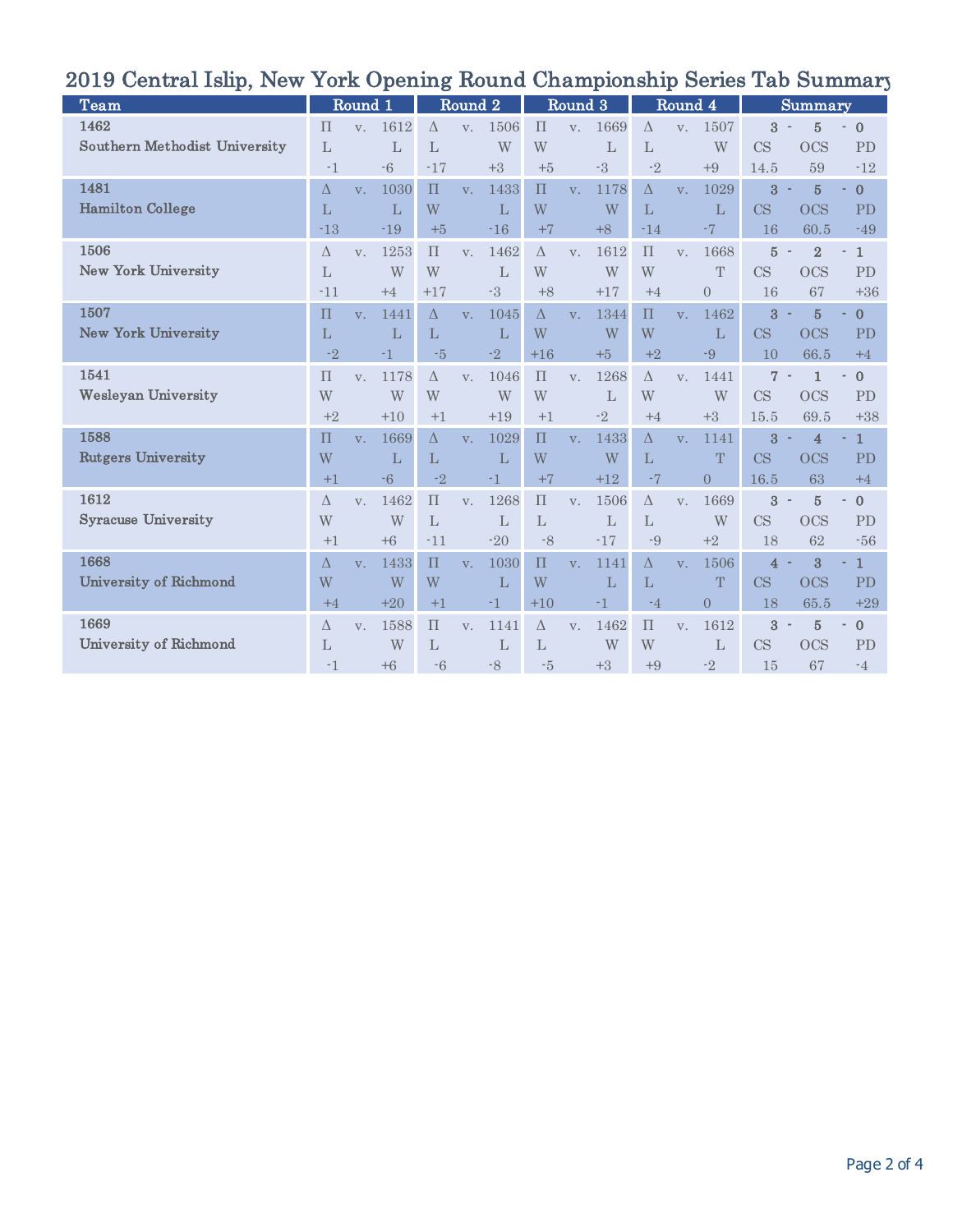## 2019 Central Islip, New York Opening Round Championship Series Tab Summary

#### **Tabulation Room Notes**

6th place after round 3: 4 Wins AMTA Representatives Melissa Schuett Johnathan Woodward Opening coin flip: Tails - Lower # = Better Rank Round 3 coin flip: Heads - Right Side is Defense

### Outstanding Trial Teams

### Earning bids to the 35th AMTA National Championship Tournament April 4-7, 2019, Philadelphia, Pennsylvania

| <b>Team</b> | <b>School</b>                 | <b>Record</b>                          |
|-------------|-------------------------------|----------------------------------------|
| 1541        | <b>Wesleyan University</b>    | 7 Wins (CS: 15.5, OCS: 69.5, PD: 38)   |
| 1029        | <b>Cornell University</b>     | 7 Wins (CS: 15, OCS: 69.5, PD: 59)     |
| 1268        | Columbia University           | 6.5 Wins (CS: 16.5, OCS: 73.5, PD: 71) |
| 1030        | <b>Cornell University</b>     | 6 Wins (CS: 16.5, OCS: 71.5, PD: 48)   |
| 1141        | Fordham Univ., Lincoln Center | 5.5 Wins (CS: 18, OCS: 64.5, PD: 8)    |
|             | <b>Honorable Mention</b>      |                                        |

| 1253 | Lafayette College   | 5.5 Wins (CS: 16.5, OCS: 71, PD: 32)   |
|------|---------------------|----------------------------------------|
| 1085 | SUNY, Binghamton    | 5.5 Wins (CS: 16.5, OCS: 70.5, PD: 15) |
| 1506 | New York University | 5.5 Wins (CS: 16, OCS: 67, PD: 36)     |

### **Spirit of AMTA Award**

*Awarded to the team that best exemplifies the ideals of honesty, civility and fair play*

| -27 | 1541 | Wesleyan University         |                          |
|-----|------|-----------------------------|--------------------------|
| -27 | 1441 | <b>Stevenson University</b> | <b>Honorable Mention</b> |

### **Outstanding Witnesses**

| <b>Points</b> | <b>Name</b>                | Team# | <b>School</b>               |
|---------------|----------------------------|-------|-----------------------------|
| $\Pi$ 20      | Reagan Brownell            | 1030  | <b>Cornell University</b>   |
| $\Delta$ 19   | <b>Hardy Hewson</b>        | 1268  | Columbia University         |
| $\Delta$ 19   | Joshua Sims                | 1029  | <b>Cornell University</b>   |
| $\Delta$ 18   | Aagil Zakarya              | 1668  | University of Richmond      |
| $\Pi$ 18      | Kenisha Paliwal            | 1029  | <b>Cornell University</b>   |
| $\Delta$ 17   | Minchailou Kanoute         | 1612  | <b>Syracuse University</b>  |
| $\Pi$ 17      | Norman Greenwell           | 1441  | <b>Stevenson University</b> |
| $\Delta 16$   | <b>Makenna Fitzsimmons</b> | 1669  | University of Richmond      |
| $\Delta 16$   | <b>Theodora Beemer</b>     | 1253  | Lafayette College           |